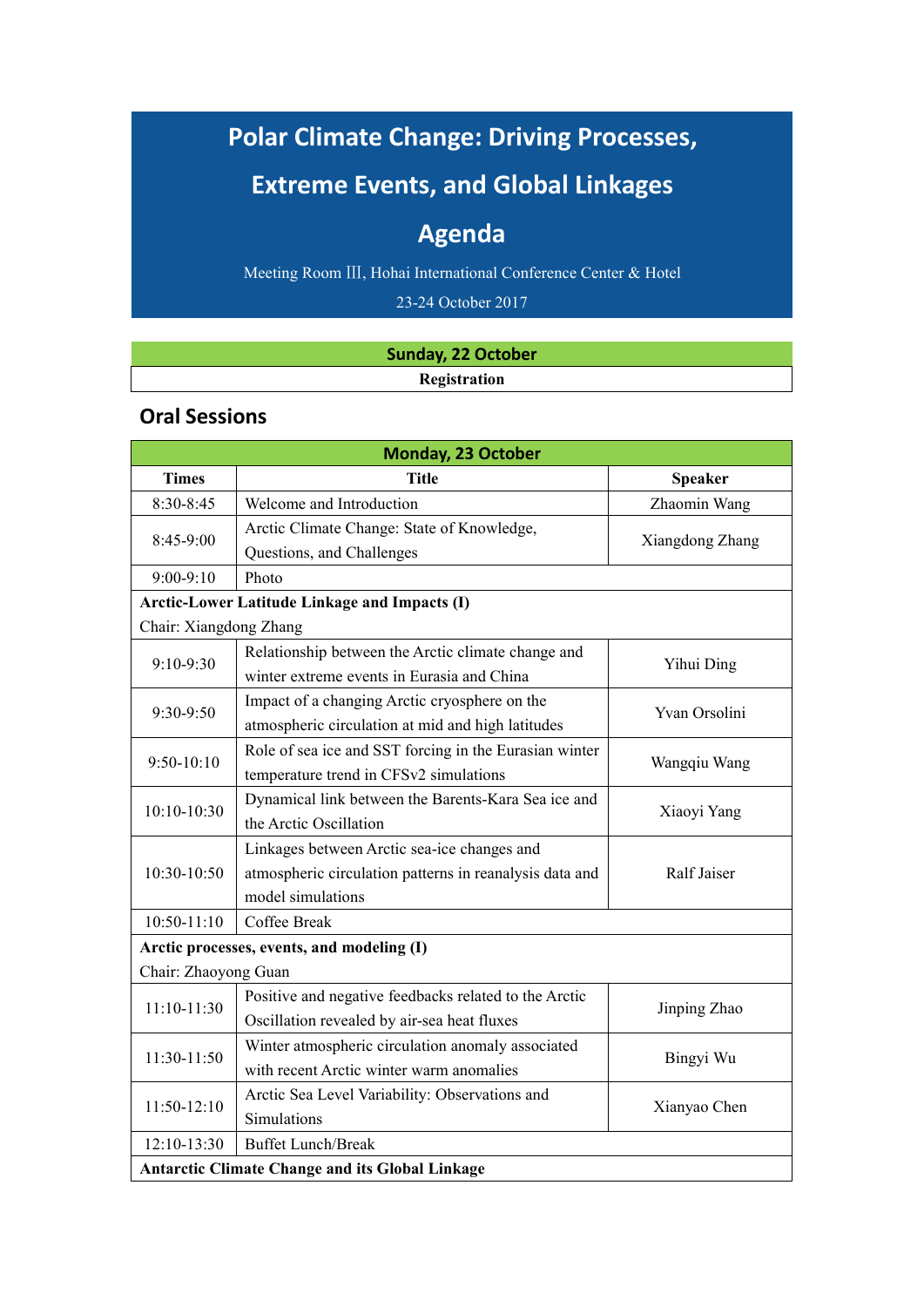| Chair: Zhaomin Wang |                                                                                                                                                               |               |
|---------------------|---------------------------------------------------------------------------------------------------------------------------------------------------------------|---------------|
| 13:30-13:50         | Extreme Meteorological and Sea Ice Events in the<br>John Turner<br>Antarctic                                                                                  |               |
| 13:50-14:05         | Features of monthly and extreme precipitations at<br>Lejiang Yu<br>Progress station, Antarctica                                                               |               |
| 14:05-14:20         | Influences of polynyas on shelf water in Prydz Bay                                                                                                            | Jiuxing Shi   |
| 14:20-14:35         | The evolution of the Southern Annular Mode (SAM)<br>Cunde Xiao<br>during the past 300 years                                                                   |               |
| 14:35-14:50         | Southern Hemisphere origins for interannual<br>variations of Tibetan Plateau snow cover in boreal<br>summer                                                   | Zhiwei Wu     |
| 14:50-15:05         | The Annular Modes: intrinsic dynamics and the role<br>Yang Zhang (NJU)<br>of global-warming like forcing                                                      |               |
| 15:05-15:30         | Coffee Break                                                                                                                                                  |               |
|                     | <b>Ice Shelf-Ocean Interactions</b>                                                                                                                           |               |
| Chair: John Turner  |                                                                                                                                                               |               |
| 15:30-15:50         | Rationale and design of the Southern Ocean<br>Observing System                                                                                                | Dake Chen     |
| 15:50-16:10         | Interaction of Greenland Outlet Glaciers with Ocean<br>Waters                                                                                                 | David Holland |
| 16:10-16:30         | The study of ice shelf-ocean interaction - techniques<br>Keith Nicholls<br>and recent results                                                                 |               |
| 16:30-16:45         | The interaction between Antarctic ice shelf and sea<br>Xiao Cheng<br>ice                                                                                      |               |
| 16:45-17:00         | Hot Water Drill Project at Amery Ice Shelf, East<br>Antarctica                                                                                                | Guitao Shi    |
| 17:00-17:15         | Modeling modified Circumpolar Deep Water<br>intrusions onto the Prydz Bay continental shelf, East<br>Antarctica                                               | Chengyan Liu  |
| 17:15-17:30         | Vertical modification on depth-integrated ice shelf<br>water plume modeling based on an equilibrium<br>vertical profile of suspended frazil ice concentration | Zhaomin Wang  |
| 17:30-18:30         | Discussion<br>Chair: John Turner and Zhaomin Wang                                                                                                             |               |
| 18:30               | Banquet                                                                                                                                                       |               |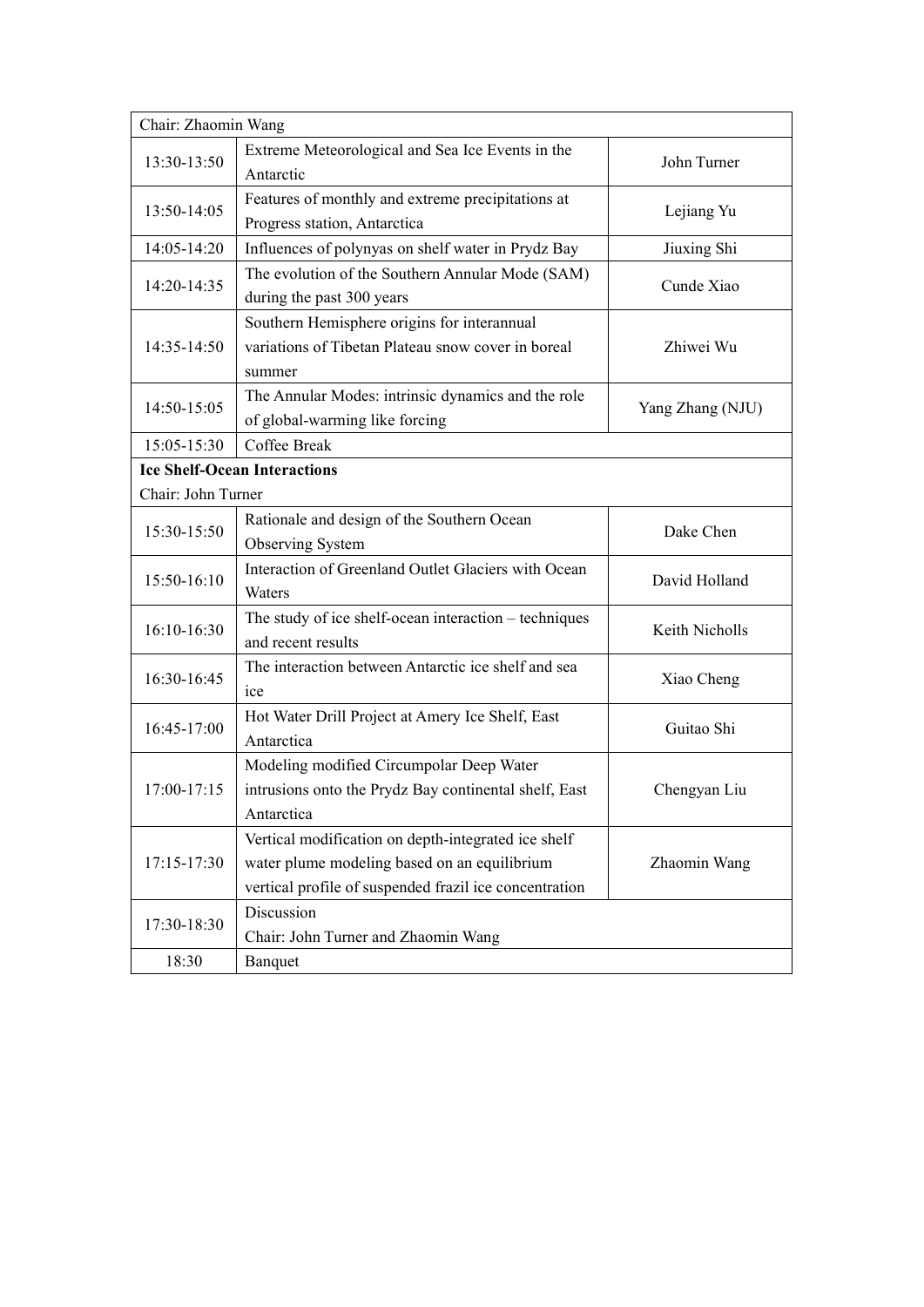| <b>Tuesday, 24 October</b> |                                                        |                  |  |  |
|----------------------------|--------------------------------------------------------|------------------|--|--|
|                            | Arctic in-situ observations and analysis               |                  |  |  |
| Chair: Xiangdong Zhang     |                                                        |                  |  |  |
| <b>Times</b>               | <b>Title</b>                                           | Speaker          |  |  |
|                            | Collapse of the winter Beaufort High associated with   |                  |  |  |
| 8:30-8:50                  | the pan-Arctic intrusion of North Atlantic cyclones: A | Kent Moore       |  |  |
|                            | response to thinning sea ice?                          |                  |  |  |
| 8:50-9:10                  | MOSAiC as a platform for Arctic coupled system         |                  |  |  |
|                            | research                                               | Matthew Shupe    |  |  |
|                            | Sea ice and ocean observations - essential for         | Stein Sandven    |  |  |
| 9:10-9:30                  | monitoring and modelling the Arctic climate            |                  |  |  |
|                            | Improving sea ice thickness estimates by assimilating  |                  |  |  |
| 9:30-9:50                  | CryoSat-2 and SMOS sea ice thickness data              | Qinghua Yang     |  |  |
|                            | simultaneously                                         |                  |  |  |
|                            | Introduction to Advances in Polar Science and call for |                  |  |  |
| 9:50-9:55                  | papers                                                 | Xinke Cheng      |  |  |
| 9:55-10:20                 | Coffee Break                                           |                  |  |  |
|                            | <b>Synthesis of Arctic Observations and Modeling</b>   |                  |  |  |
| Chair: Annette Rinke       |                                                        |                  |  |  |
|                            | Mesoscale Wind Climatology and Variation in the        |                  |  |  |
| 10:20-10:40                | Chukchi-Beaufort High-Resolution Atmospheric           | Jing Zhang       |  |  |
|                            | Reanalysis (CBHAR)                                     |                  |  |  |
| 10:40-11:00                | How good are ocean reanalyses in the polar regions?    | Petteri Uotila   |  |  |
|                            | Effect of the Cycling WRF-3DVAR Data Assimilation      |                  |  |  |
| 11:00-11:20                | of the Ship-borne Arctic Radiosonde Sounding on the    | Joo-Hong Kim     |  |  |
|                            | Simulation of the Arctic Cyclone in mid-August 2016    |                  |  |  |
|                            | An Intense Arctic Storm Occurring in Summer 2016       |                  |  |  |
| 11:20-11:35                | and Its Impacts on Melting Process of Sea Ice          | Liran Peng       |  |  |
|                            | Discussion                                             |                  |  |  |
| 11:35-12:00                | Chair: Annette Rinke and Xiangdong Zhang               |                  |  |  |
| 12:00-13:30                | <b>Buffet Lunch/Break</b>                              |                  |  |  |
|                            | <b>Arctic Processes, Events, and Modeling (II)</b>     |                  |  |  |
| Chair: Yongqi Gao          |                                                        |                  |  |  |
| 13:30-13:50                | Atmosphere-ice-ocean interactions in the Arctic        | Annette Rinke    |  |  |
|                            | Continuously Amplified Warming in the Alaskan          |                  |  |  |
| 13:50-14:05                | Arctic: Implications for Estimating Global Warming     | Xiaoqing Peng    |  |  |
|                            | Hiatus                                                 |                  |  |  |
|                            | The AWI climate model: high-resolution climate         |                  |  |  |
| 14:05-14:20                | modelling in CMIP6 and beyond                          | Tido Semmler     |  |  |
|                            | Sea ice kinematic and thermodynamic properties in      |                  |  |  |
| 14:20-14:35                | the Arctic outflow region                              | Ruibo Lei        |  |  |
|                            | Applications of an Unstructured Grid Surface Wave      |                  |  |  |
| 14:35-14:50                | Model (FVCOM-SWAVE) to the Arctic Ocean:               | Yang Zhang (SIO) |  |  |
|                            | Effects of ice-wave interaction                        |                  |  |  |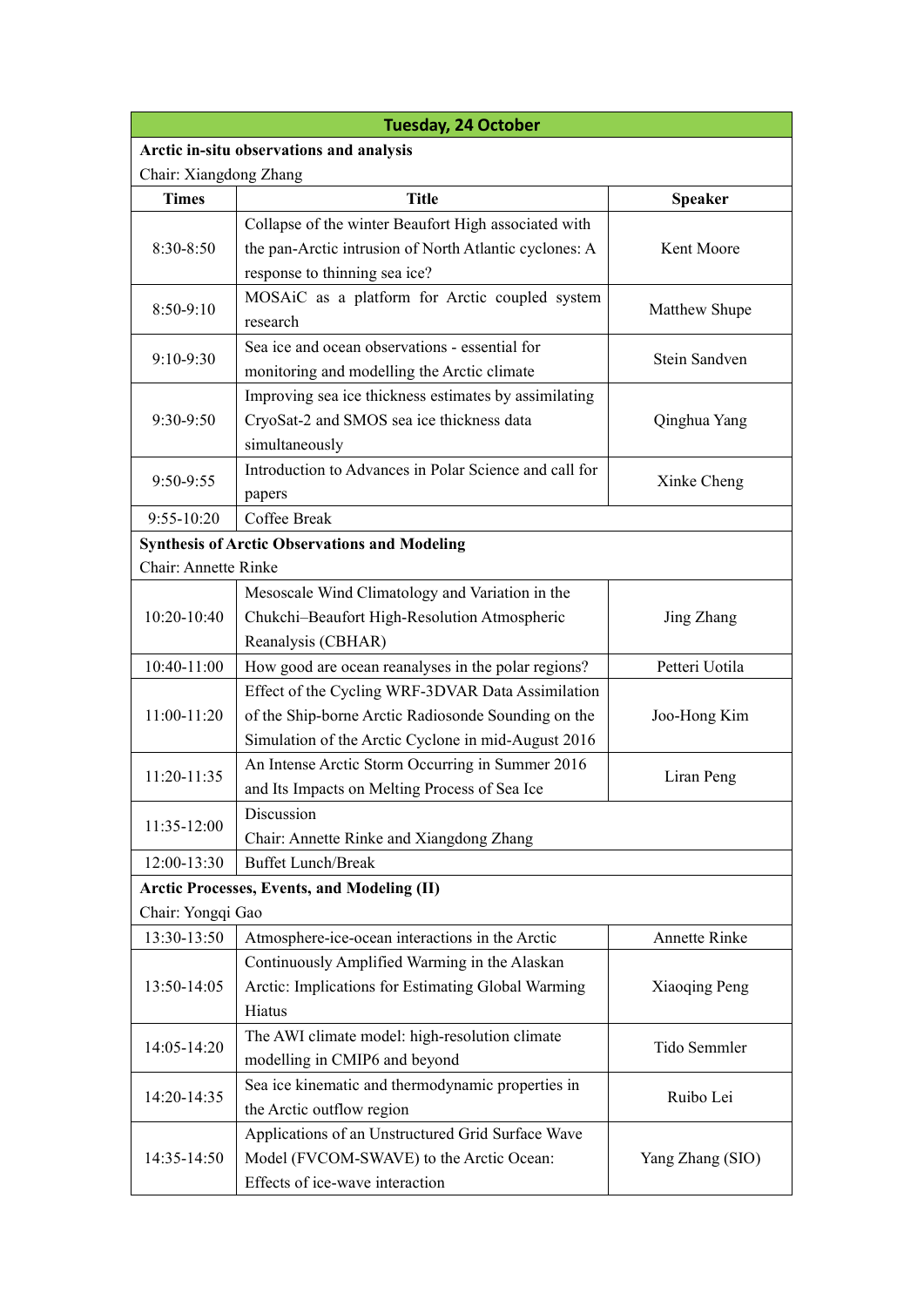| 14:50-15:05       | The Arctic sea ice simulation and prediction by                      | Qi Shu        |  |
|-------------------|----------------------------------------------------------------------|---------------|--|
|                   | <b>FIO-ESM</b>                                                       |               |  |
| 15:05-15:25       | Climate warming induced changes in Arctic terrestrial                | Hotaek Park   |  |
|                   | ecohydrology regimes                                                 |               |  |
| 15:25-15:50       | Coffee Break                                                         |               |  |
|                   | Arctic-Lower Latitude Linkage and its Impact (II)                    |               |  |
| Chair: Kent Moore |                                                                      |               |  |
| 15:50-16:10       | Rapid increase of acidifying water in western Arctic                 |               |  |
|                   | Ocean and its driving forces linked to Global Change                 | Liqi Chen     |  |
|                   | The Eurasia-North Pacific Oscillation independent of                 | Zhaoyong Guan |  |
| 16:10-16:30       | both IHO and AO and its possible impacts on winter                   |               |  |
|                   | climate                                                              |               |  |
| 16:30-16:50       | Nordic Center of Excellence: Arctic climate                          | Yongqi Gao    |  |
|                   | predictions: Pathways to Resilient, Sustainable                      |               |  |
|                   | Societies(ARCPATH)                                                   |               |  |
| 16:50-17:10       | Polarized Response of East Asian Winter Temperature                  | Congwen Zhu   |  |
|                   | Extremes in the Era of Arctic Warming                                |               |  |
|                   | Impact of winter Ural blocking on Arctic sea ice:                    | Xiaodan Chen  |  |
| 17:10-17:25       | Short-time variability                                               |               |  |
| 17:25-17:40       | Mass-induced sea level change in the northwestern                    |               |  |
|                   | North Pacific and its contribution to total sea level                | Xuhua Cheng   |  |
|                   | change                                                               |               |  |
| 17:40-18:30       | Discussion                                                           |               |  |
|                   | Chair: Zhaomin Wang, Xiangdong Zhang, John Turner, and Annette Rinke |               |  |
| 18:30             | Closing                                                              |               |  |
| 18:30-20:00       | <b>Buffet Dinner</b>                                                 |               |  |